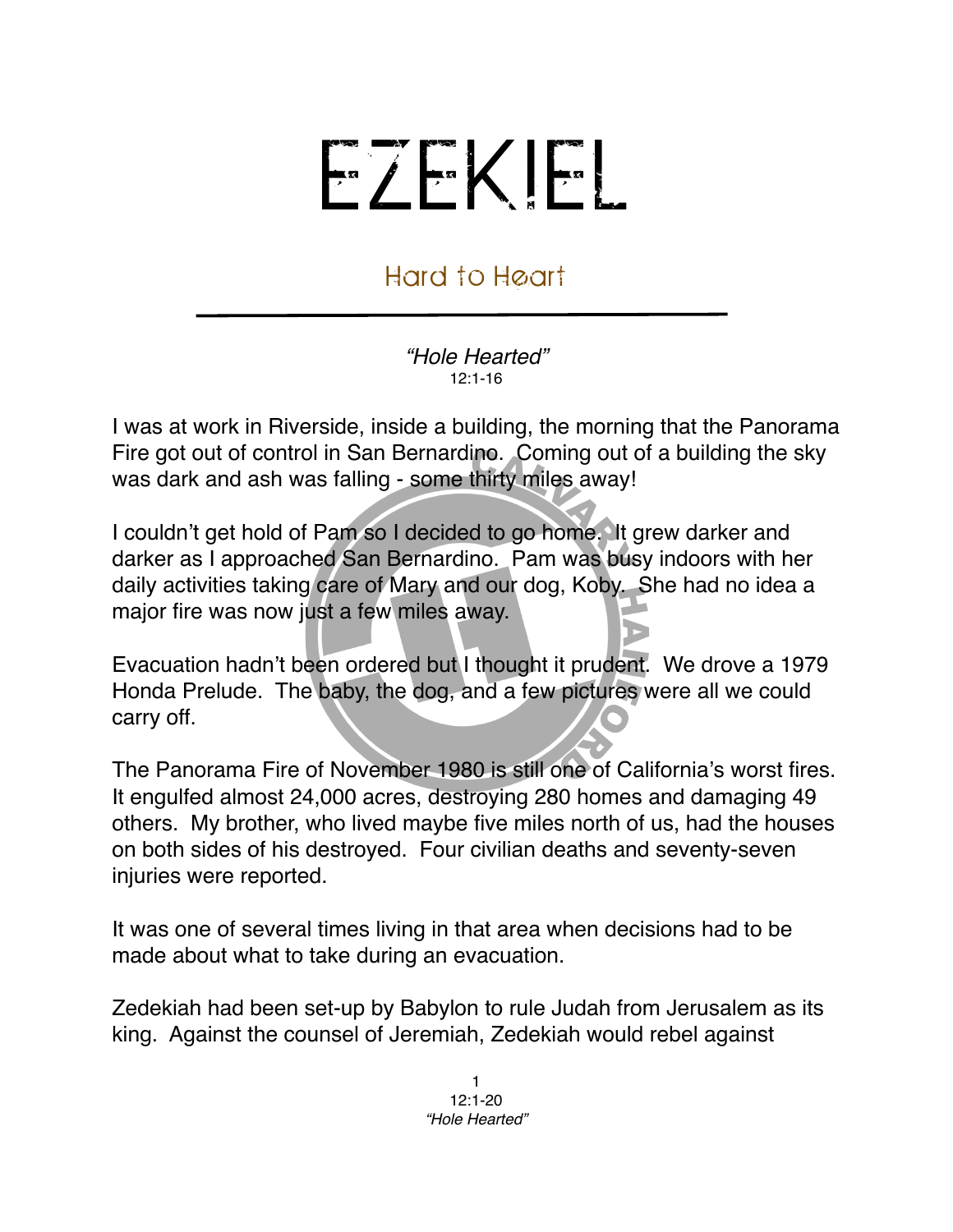Babylon by forming an alliance with Egypt. It would force Babylon to lay siege to Jerusalem. During the siege Zedekiah would try to evacuate but he would be captured.

Ezekiel was ministering to the exiles in Babylon. The Jews still held out false hope they would soon return to Jerusalem. Ezekiel was called upon to act-out another drama before them. He acted the part of an evacuee. It was to represent to them what would befall Zedekiah.

Ezekiel 12:1 Now the word of the Lord came to me, saying:

Ezekiel 12:2 "Son of man, you dwell in the midst of a rebellious house, which has eyes to see but does not see, and ears to hear but does not hear; for they are a rebellious house.

Ezekiel 12:3 "Therefore, son of man, prepare your belongings for captivity, and go into captivity by day in their sight. You shall go from your place into captivity to another place in their sight. It may be that they will consider, though they are a rebellious house. Ezekiel 12:4 By day you shall bring out your belongings in their sight, as though going into captivity; and at evening you shall go in their sight, like those who go into captivity. Ezekiel 12:5 Dig through the wall in their sight, and carry your belongings out through it. Ezekiel 12:6 In their sight you shall bear them on your shoulders and carry them out at twilight; you shall cover your face, so that you cannot see the ground, for I have made you a sign to the house of Israel."

God was going to make Ezekiel a "sign" to the rebellious Jews. He was going to have Ezekiel act-out a scene before them. He was going to evacuate.

The "wall" Ezekiel would dig through was probably the wall of his own house! Has God ever asked you to do something that is a little bit strange? I think He has; the real question is, Did you do it?

Somehow word got around that Ezekiel was going to act-out another drama. A crowd gathered - probably waiting for him to come outside. Instead they first heard scraping, then saw a hole beginning to form in the wall of Ezekiel's house. Eventually the opening was large enough for the prophet to squeeze through.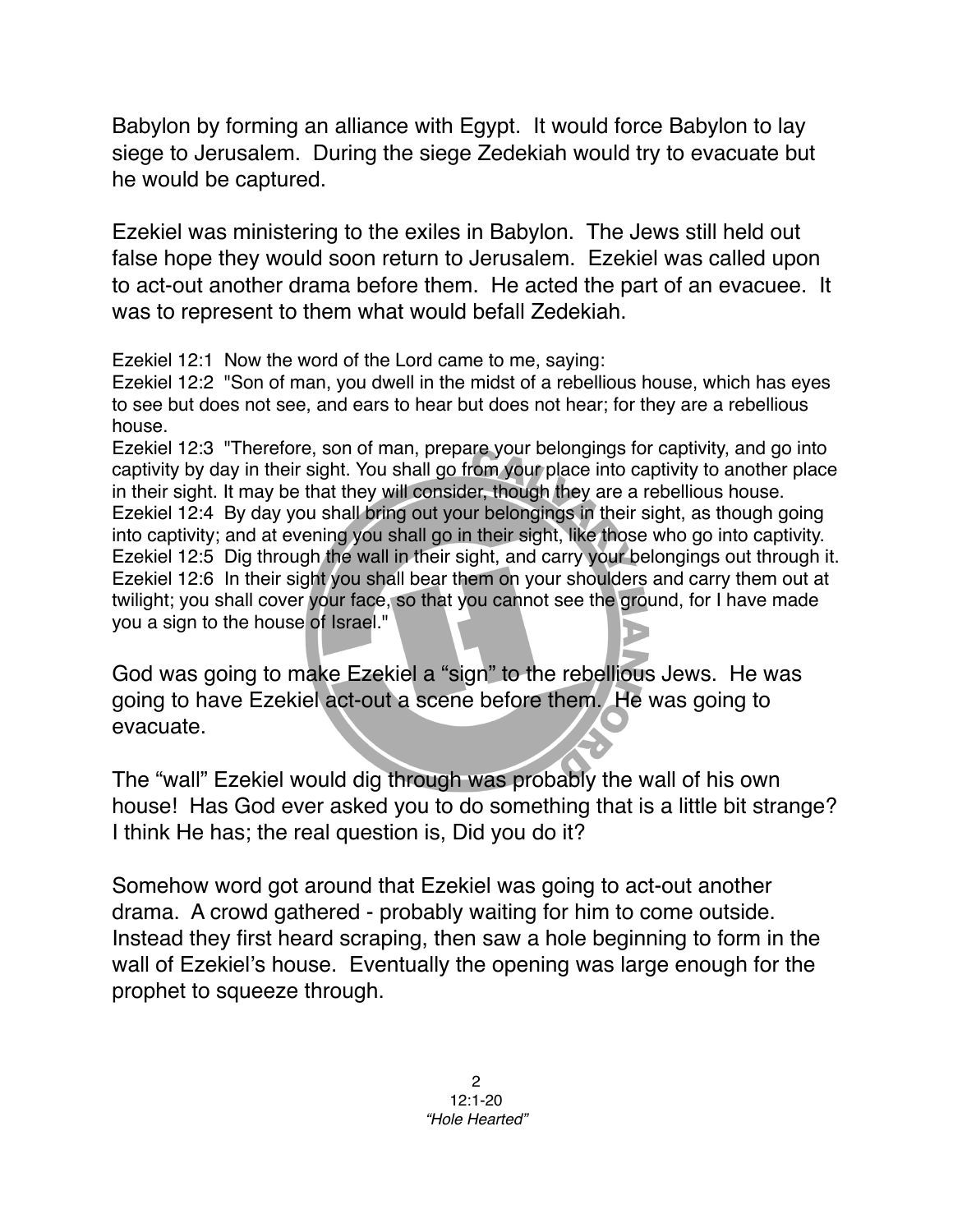Digging through the wall indicated that normal travel was impossible. If you were going to evacuate, you'd need to do it with stealth. This was no natural disaster but a siege from an invading force.

He had certain "belongings" that you might carry if you were going into "captivity." We can't say for certain if they were canteens or pots and pans - only that when you saw him carrying them you knew he was not coming back but planning to live as an exile.

I think of Samwise Gamgee, the hobbit companion of Frodo, as he was depicted in the film version of *The Lord of the Rings*. He's carrying pots and pans, a bedroll, and other miscellaneous items necessary for a journey into exile.

"Captivity" is the key word, repeated six times. Maybe there was a big captivity-industry in Jerusalem and Babylon. Maybe there were survivalists who suggested a list of how to evacuate at a moment's notice.

I'm tempted to apply this to us as believers in terms of keeping our contact with the world as light as possible but I don't think that's really a good corollary. Ezekiel was talking to a rebellious people about being besieged and having to flee for their lives - not about wanton materialism.

Is there an application for us? I think it is that you and I are to be like Ezekiel. We are to live in such a way as to be able to represent to nonbelievers that the Lord is coming!

You see, nonbelievers are a little like the rebellious Jews in that they don't believe judgment is coming. We know that it is - in the form of the Great Tribulation. Believers of the church age will be resurrected and raptured leaving behind the nonbelievers. There will be no escaping the tribulation of those days - no where to run and hide.

I don't think God wants us to adopt any kind of ʻsurvivalist' mentality. We need to be around nonbelievers up until the rapture so that they can be saved by our testimony and example.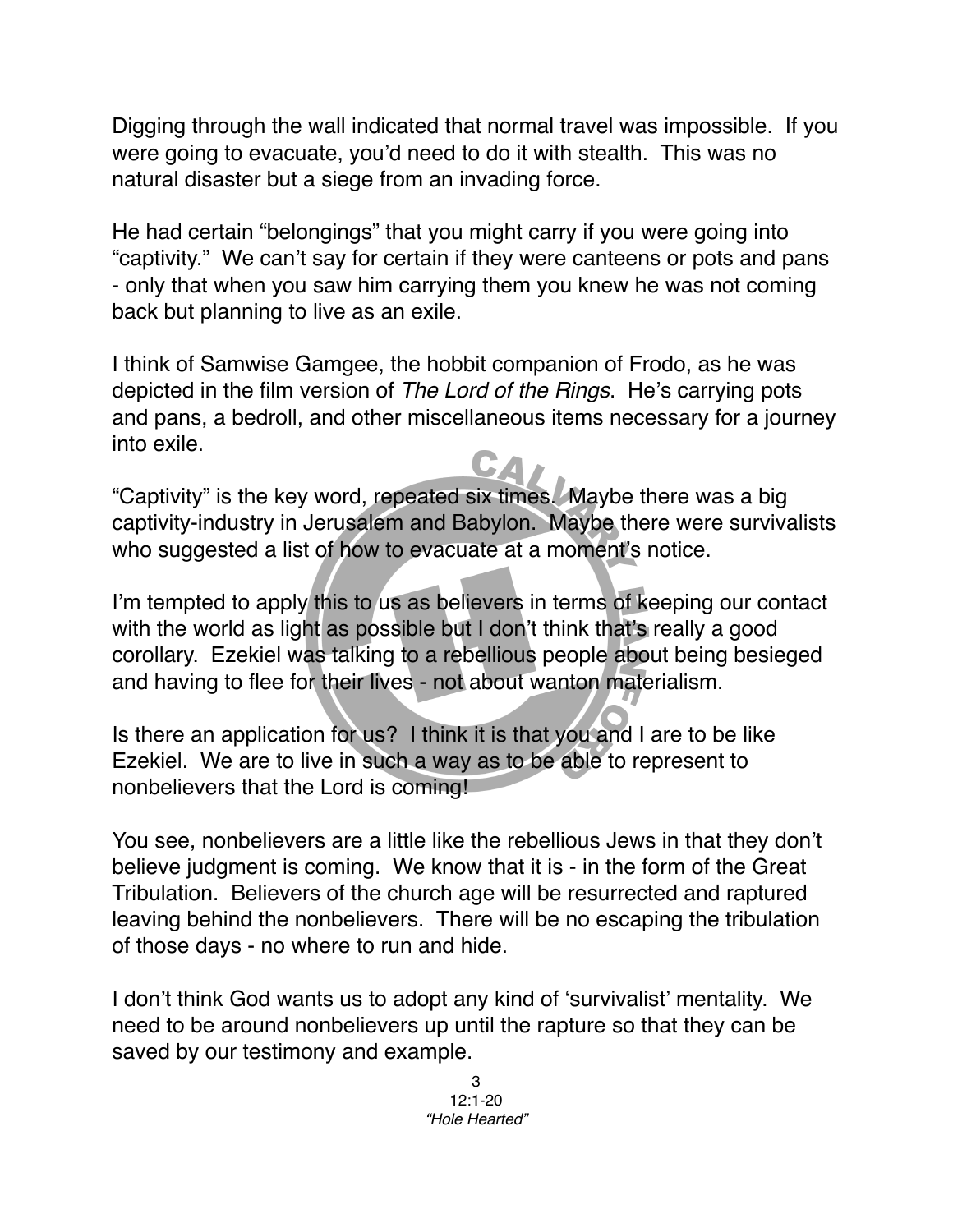## **Our task is not to survive but to proclaim the Gospel of Jesus Christ.**

Ezekiel 12:7 So I did as I was commanded. I brought out my belongings by day, as though going into captivity, and at evening I dug through the wall with my hand. I brought them out at twilight, and I bore them on my shoulder in their sight.

Ezekiel did what he was told. He acted-out the part, acted-out the drama.

Usually in the Bible the idea of "acting" is portrayed as a negative. We read of hypocrites in the New Testament and realize that the word comes from the Greek and means *wearing a mask*. The Greek actors were hypocrites wearing a mask, playing a part. It is applied to those who act spiritual but who have only a false, external righteousness rather than a true, internal one. CA

In this case the concept of acting-out is a good one. We are to act like believers! To act according to our belief. When people see your life they should see a person who acts accordingly.

Have you ever told someone, "Act your age?" That's the idea here. Act like a Christian!

Having said that, I would qualify it by reminding us that we are to act-out what God has worked-in us. We are to be true actors rather than hypocrites hiding behind a mask of self-righteousness.

You might have noted (v6) that Ezekiel was told to hide his identity by covering his face while evacuating. That's because he was acting-out the fate of Zedekiah - and that guy would need to try and not be recognized.

Ezekiel explained his one-act play in the next set of verses.

Ezekiel 12:8 And in the morning the word of the Lord came to me, saying, Ezekiel 12:9 "Son of man, has not the house of Israel, the rebellious house, said to you, 'What are you doing?'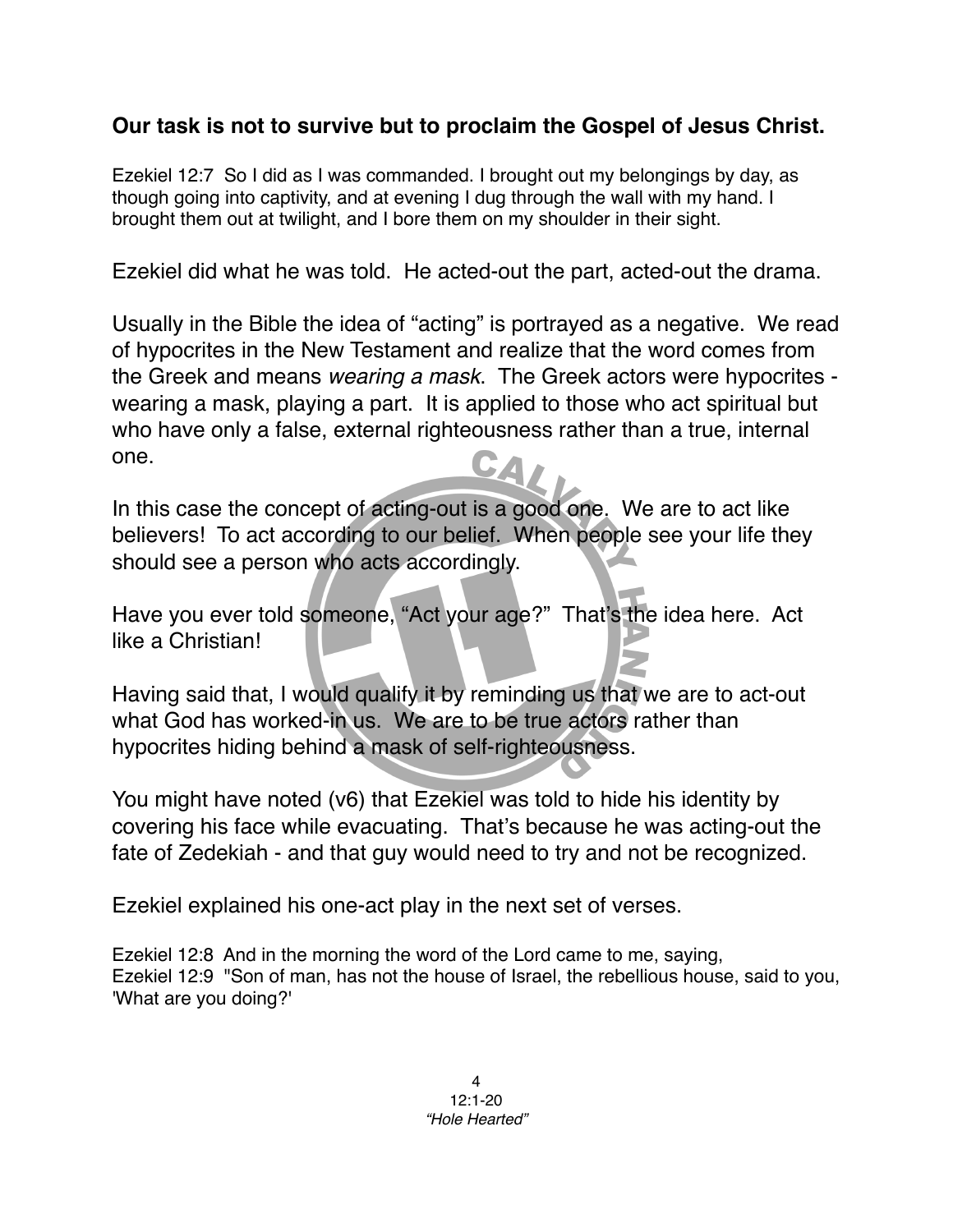Apparently the crowd gathered around Ezekiel's house did not catch the significance of his actions.

Ever feel like your witness is having no effect on those around you? Well, it could be because you're blowing it!

But probably it has to do with the hardness of the hearts of those nonbelievers around you.

Hard hearts can be broken! We are all familiar with the effect running or dripping water can have on even the hardest rock. Over time it smooths, it penetrates. So can God's living water when it is dispensed by you over time.

The explanation to the people didn't come till the following morning. They had to return to hear it.

We certainly don't suggest you toy with nonbelievers by waiting to close the deal. But these people were God's people and the Lord made them wait a day to hear the explanation.

Sometimes God's people in the church are a little hardened. It can take some time for the Word to penetrate. Keep pouring it.

Ezekiel 12:10 Say to them, 'Thus says the Lord God: "This burden concerns the prince in Jerusalem and all the house of Israel who are among them." '

This "burden," meaning the prophecy, was mostly about Zedekiah. Ezekiel always referred to him as a "prince" because he was not the rightful king.

The "house of Israel" were those still in Jerusalem. They, too, would try to evacuate. But the focus here was on Zedekiah.

Ezekiel 12:11 Say, 'I am a sign to you. As I have done, so shall it be done to them; they shall be carried away into captivity.'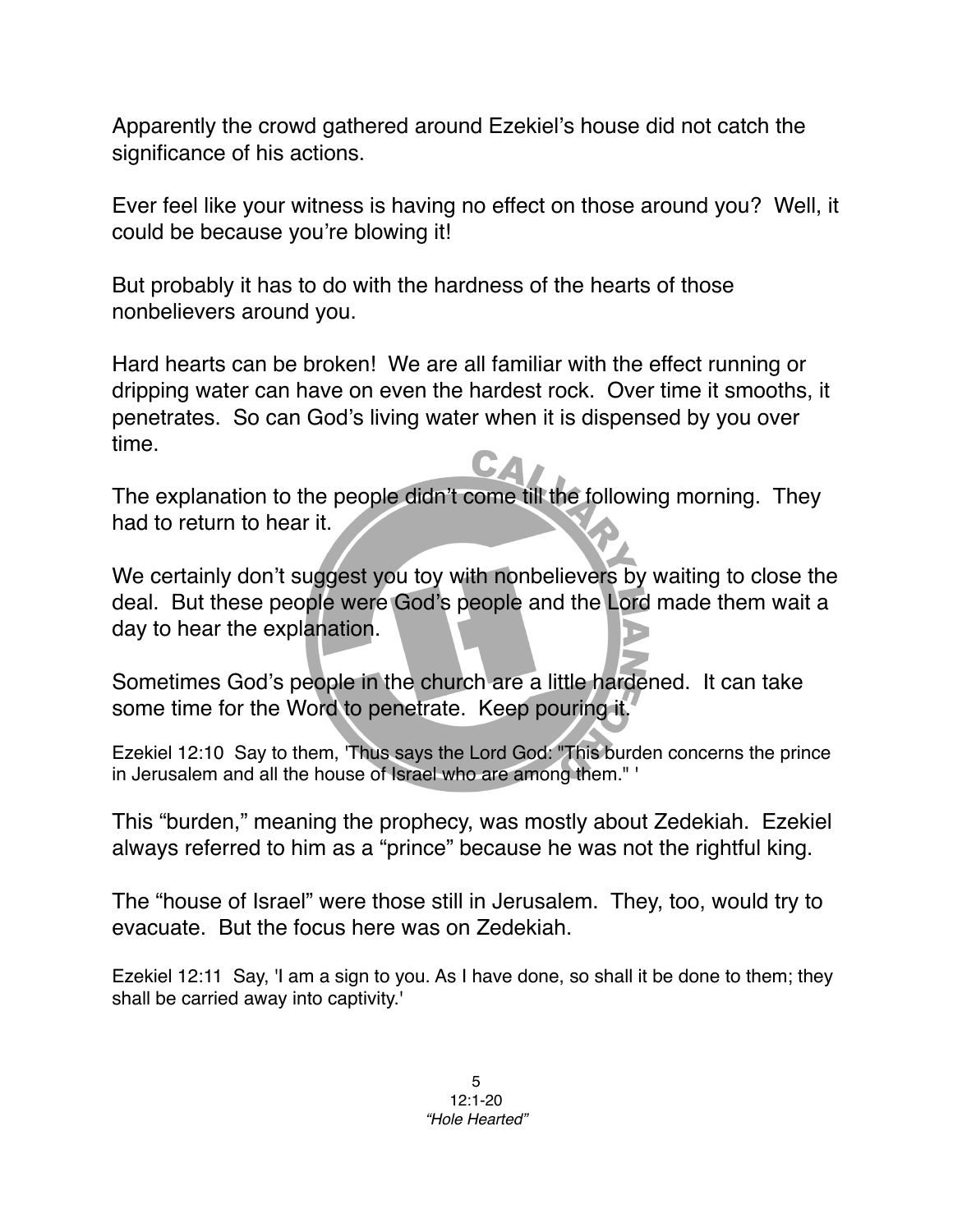God had made up His mind. Siege and all that followed from it was coming.

Ezekiel 12:12 And the prince who is among them shall bear his belongings on his shoulder at twilight and go out. They shall dig through the wall to carry them out through it. He shall cover his face, so that he cannot see the ground with his eyes. Ezekiel 12:13 I will also spread My net over him, and he shall be caught in My snare. I will bring him to Babylon, to the land of the Chaldeans; yet he shall not see it, though he shall die there.

The historical account of the fulfillment of this prophecy is found in Second Kings 25:1-7.

2 Kings 25:1 Now it came to pass in the ninth year of his reign, in the tenth month, on the tenth day of the month, that Nebuchadnezzar king of Babylon and all his army came against Jerusalem and encamped against it; and they built a siege wall against it all around.

2 Kings 25:2 So the city was besieged until the eleventh year of King Zedekiah.

2 Kings 25:3 By the ninth day of the fourth month the famine had become so severe in the city that there was no food for the people of the land.

2 Kings 25:4 Then the city wall was broken through, and all the men of war fled at night by way of the gate between two walls, which was by the king's garden, even though the Chaldeans were still encamped all around against the city. And the king went by way of the plain.

2 Kings 25:5 But the army of the Chaldeans pursued the king, and they overtook him in the plains of Jericho. All his army was scattered from him.

2 Kings 25:6 So they took the king and brought him up to the king of Babylon at Riblah, and they pronounced judgment on him.

2 Kings 25:7 Then they killed the sons of Zedekiah before his eyes, put out the eyes of Zedekiah, bound him with bronze fetters, and took him to Babylon.

It was that yet future scene that Ezekiel had acted-out for the exiles.

Ezekiel 12:14 I will scatter to every wind all who are around him to help him, and all his troops; and I will draw out the sword after them.

Ezekiel 12:15 "Then they shall know that I am the Lord, when I scatter them among the nations and disperse them throughout the countries.

The conquering Babylonians, as well as other nations in the world, would think that God was not mighty to save His people. In fact, He was. They